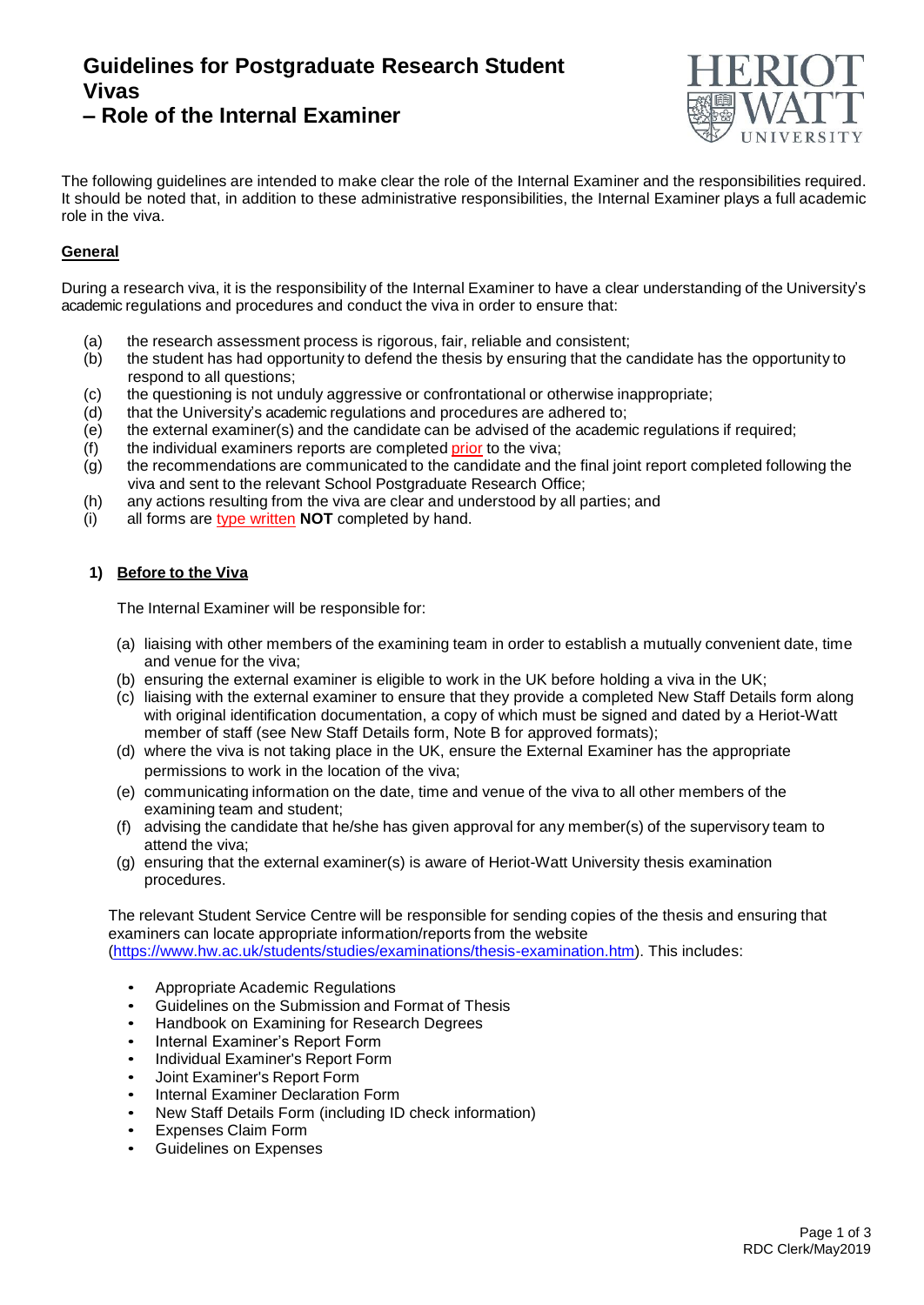### **2) At the Start of the Viva**

The Internal Examiner should:

- (a) explain the status and role of the Examiners during the viva, and the reason for taking notes;
- (b) ensure that any procedural questions the Examiners have are discussed and resolved prior to the start of the viva; this may include a discussion on how exactly the thesis will be examined (for example whether the External Examiner is content to lead the proceedings or whether this should be carried out by the Examiners taking turns or chapter-by-chapter analysis, etc);
- (c) ensure that the candidate is introduced to each member of the examining team before questioning begins;
- (d) establish an atmosphere in which the candidate will be able to perform to the best of his/her ability;
- (e) make it clear that any member(s) of the supervisory team attending the viva do so as observers only, and that they may not take part in either the viva (unless invited by the examiners to clarify specific points) nor in the evaluation of the thesis after the viva;
- (f) ensure that the candidate is advised that no information on the outcome of the viva will be given before the end of the viva and that he/she should not infer any decision from the questions and discussion;

### **3) During the Viva**

The Internal Examiner should:

- (a) ensure that the examining process is rigorous, fair, reliable and consistent;
- (b) take notes, e.g. on the overall conduct of the viva (including areas/questions which the candidate has difficulty with, and the ways in which the candidate deals with such difficulties); these notes should be returned to the relevant School Postgraduate Research Office with the Joint Examiners' Recommendation Form;
- (c) make a full contribution to the viva of the thesis and to the academic evaluation of the thesis;
- (d) offer the candidate and members of the examining team the opportunity for a brief break when appropriate.

#### **4) After the Viva**

The Internal Examiner:

- (a) will request that any member(s) of the supervisory team to leave the room during the Examiners' discussion (although they may accompany the candidate for any final feedback session the Examiners wish to provide);
- (b) will ensure that the examiners' recommendations comply with University academic regulations;
- (c) will ensure that any recommended revisions or amendments are clearly stated indicating the scale and the scope of the changes and that these are communicated to the candidate, in writing, within 2 weeks of the viva;
- (d) may communicate informally the recommendations of the examiners to the candidate, in accordance with University academic regulations and explain that the formal recommendation will be given following final approval by the Research Degrees Committee, acting on behalf of the Senate;
- (e) will ensure that the External Examiner has completed the New Staff Details form and provided original identification documentation, a copy of which must be signed and dated by a Heriot-Watt member of staff (see New Staff Details form, Note B for approved formats) is sent to the relevant School Postgraduate Research Office, along with a copy of the visa stamp page if applicable;
- (f) where the External Examiner is not eligible to work in the UK, they may be able to carry out external examiner duties through the Permitted Paid Engagement Visa route. Some nationalities will not need to apply for this visa, but we will need to see evidence of this (a print out of the relevant pages of the website) must be provide when they present their passport;
- (g) will ensure that the expenses forms and the joint recommendation form are completed and sent to the relevant School Postgraduate Research Office as soon as possible;
- (h) the Internal Examiner will have sight of the Final Bound thesis prior to completion of the Internal Examiners Declaration form.